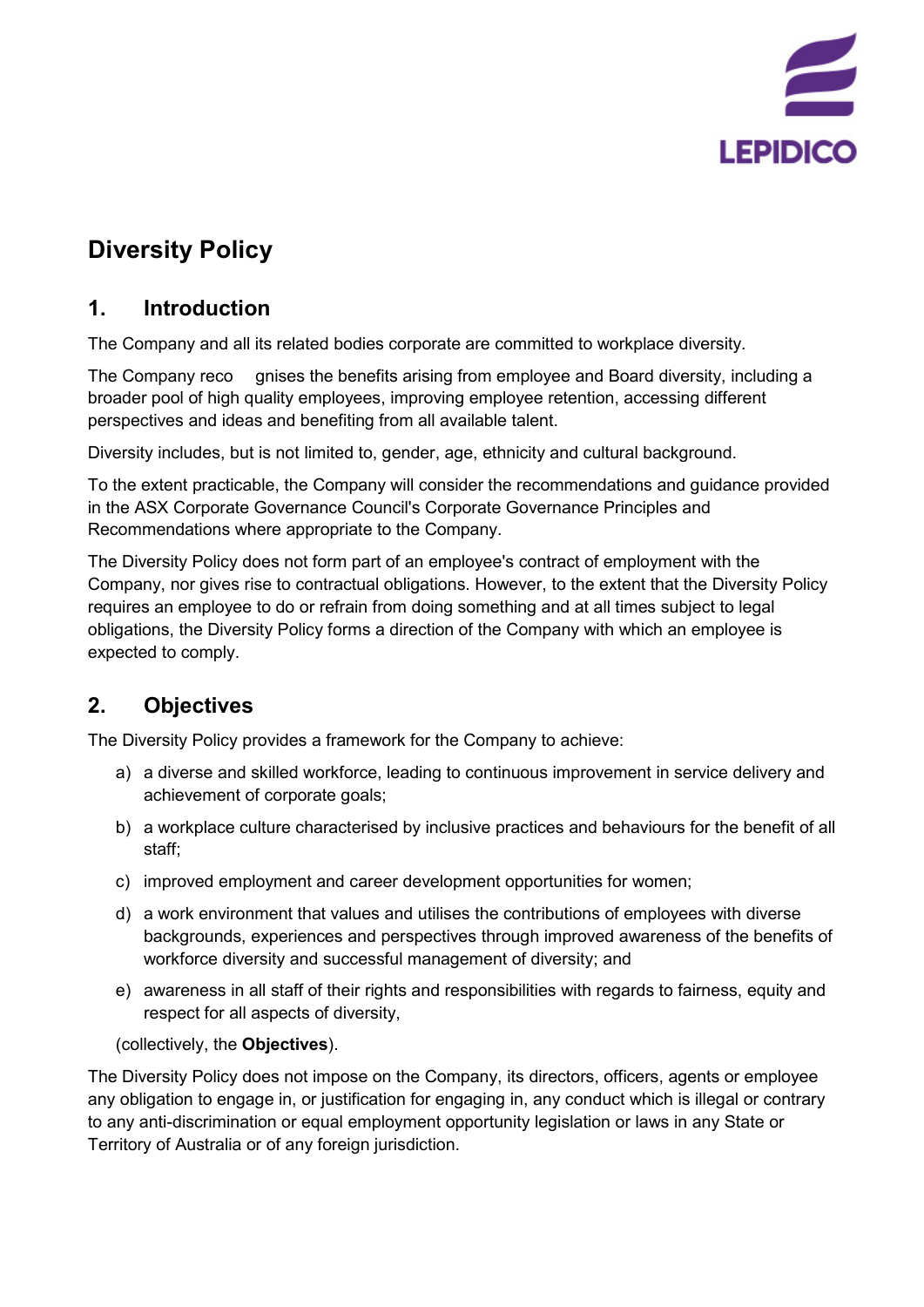### **3. Responsibilities**

#### **3.1 The Board's commitment**

The Board is committed to workplace diversity and supports representation of women at the senior level of the Company and on the Board where appropriate.

The Board is responsible for developing measurable objectives and strategies to meet the objectives of the Diversity Policy (**Measurable Objectives**) and monitoring the progress of the Measurable Objectives through the monitoring, evaluation and reporting mechanisms listed below. The Board shall annually assess any Measurable Objectives (if any), and the Company's progress towards achieving them.

The Board may also set Measurable Objectives for achieving gender diversity and monitor their achievement.

The Board will consider conducting all Board appointment processes in a manner that promotes gender diversity, including establishing a structured approach for identifying a pool of candidates, using external experts where necessary.

#### **3.2 Strategies**

The Company's diversity strategies may include:

- (a) recruiting from a diverse pool of candidates for all positions, including senior management and the Board;
- (b) reviewing succession plans to ensure an appropriate focus on diversity;
- (c) identifying specific factors to take account of in recruitment and selection processes to encourage diversity;
- (d) developing programs to develop a broader pool of skilled and experienced senior management and Board candidates, including, workplace development programs, mentoring programs and targeted training and development;
- (e) developing a culture which takes account of domestic responsibilities of employees; and
- (f) any other strategies the Board develops from time to time.

### **4. Monitoring and Evaluation**

The Chairman will monitor the scope and currency of this policy.

The Company is responsible for implementing, monitoring and reporting on the Measurable Objectives.

Measurable Objectives (if any) as set by the Board will be included in the annual key performance indicators for the Chief Executive Officer/Managing Director and senior executives.

In addition, the Board will review progress against the Measurable Objectives (if any) as a key performance indicator in its annual performance assessment.